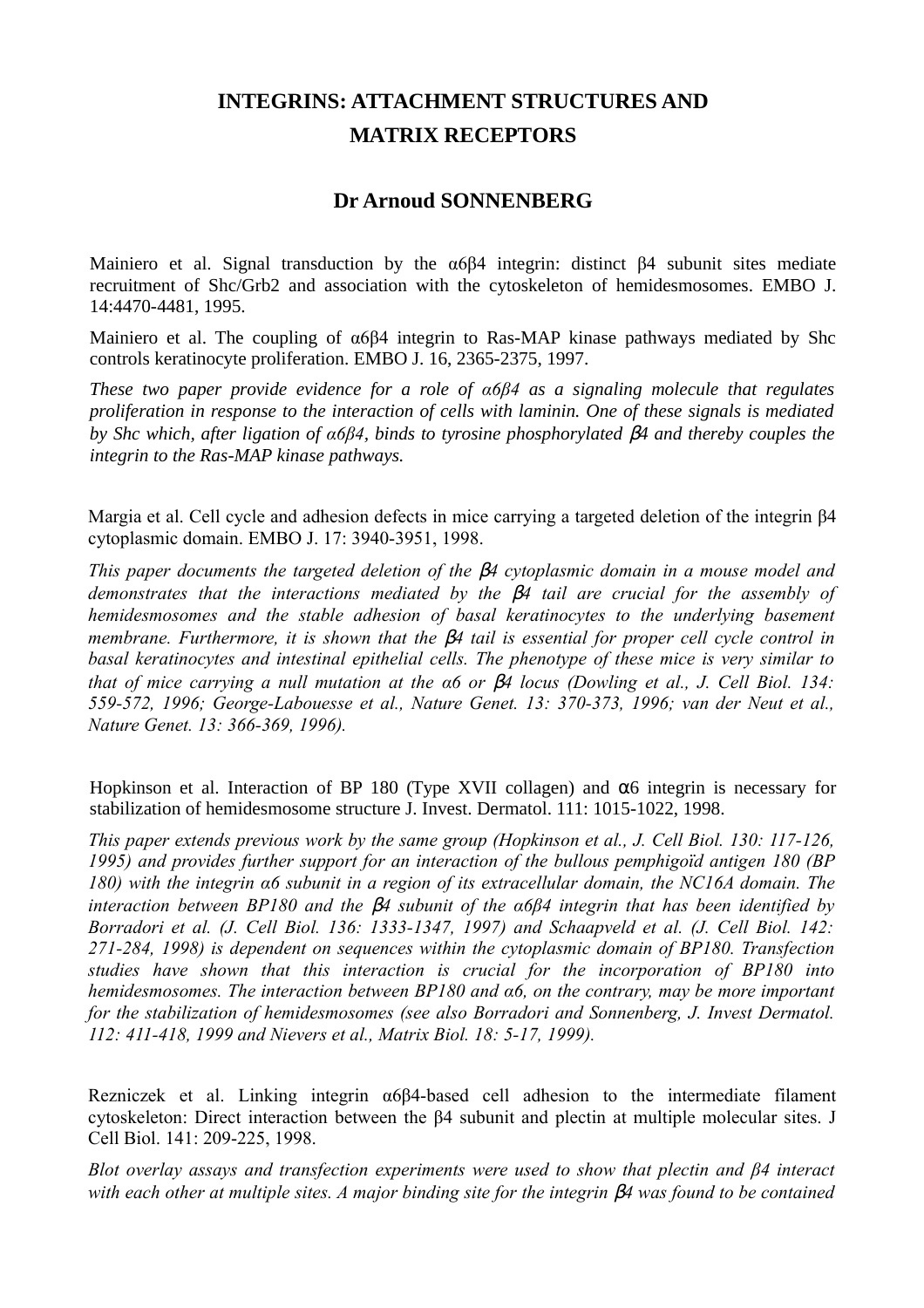*within the carboxy terminus of plectin and an additional site in the amino-terminal globular domain of plectin. Two separate plectin binding sites were identified in the cytoplasmic domain of β4 and were localized within the segment connecting the two pairs of fibronectin repeats, the other in the ultimate domain of the β4 tail. These results are essentially different from those reported by Geerts et al. (J. Cell Biol., in press).*

Schaapveld et al. Hemidesmosome formation is initiated by the β4 integrin subunit, requires complex formation of β4 and HD1/plectin, and involves a direct interaction between β4 and the Bullous Pemphigoid Antigen 180. J. Cell Biol. 142: 271-284, 1998.

*This paper together with a previous paper (Borradori et al., J. Cell Biol. 136: 1333-1347, 1997) by the same group provide evidence that the* β*4 cytoplasmic domain is involved in the localization of BP180 into hemidesmosomes. Evidence is presented that BP180 can directly interact with* β*4 and that the binding site of BP180 on β4 is distinct from the region of the β4 cytoplasmic domain that is required for the localization of plectin into hemidesmosomes. Furthermore, it is shown that the β4 cytoplasmic domain is folded back upon itself.*

Geerts et al. Binding of integrin α6β4 to plectin prevents plectin association with F-actin but does not interfere with intermediate filament binding. J. Cell Biol. (in press).

*In this paper the authors demonstrate that plectin interacts through its actin binding domain with the integrin β4 tail and that binding of β4 to plectin prevents the latter from interacting with actin. This ability of β4 to prevent binding of F-actin to plectin explains why F-actin has never been found in association with hemidesmosomes and provides a molecular mechanism for a switch in plectin localization, from actin filaments to basal intermediate filament-anchoring hemidesmosomes, when α6β4 is expressed.*

Nievers et al. Ligand-independent role of the β4 integrin subunit in the formation of hemidesmosomes. J. Cell Sci. 111: 1659-1672, 1998.

Homan et al. Endothelial cells assemble two distinct α6β4-containing vimentin-associated structures: roles for ligand binding and the β4 cytoplasmic tail. J. Cell Sci. 111: 2717-2728, 1998.

*These two papers provide evidence that in the absence of an extracellular ligand, the integrin α6β4 can still become clustered at the basal surface of cells and initiate the formation of hemidesmosome-ike structures. Furthermore, it is shown that the essential information for clustering is localized in the region which contains the first pair of type III fibronectin repeats and 27 amino acids of the connecting segement. This region also happens to be the minimal binding site for plectin. In endothelial cells, the integrin α6β4 is concentrated in fibrillar structures, which in addition to plectin also contain vimentin.*

De Pereda et al. Crystal structure of a tandem pair of fibronectin type III domains from the cytoplasmic tail of integrin α6β4**.** EMBO J. 18: 4087-4095, 1999.

*In this study, the authors present the crystal structure of the first tandem fibronectin repeats in the cytoplasmic domain of the integrin β4 subunit. The structure reveals two candidate protein binding motifs: a large acidic cleft formed form the surfaces of the two fibronectin type III repeats and a prominent loop composed of five amino acids (NDDNR) that protrudes from the body of the second fibronectin repeat in a manner reminiscent of the integrin-binding RGD loop of the tenth fibronectin type III repeat.*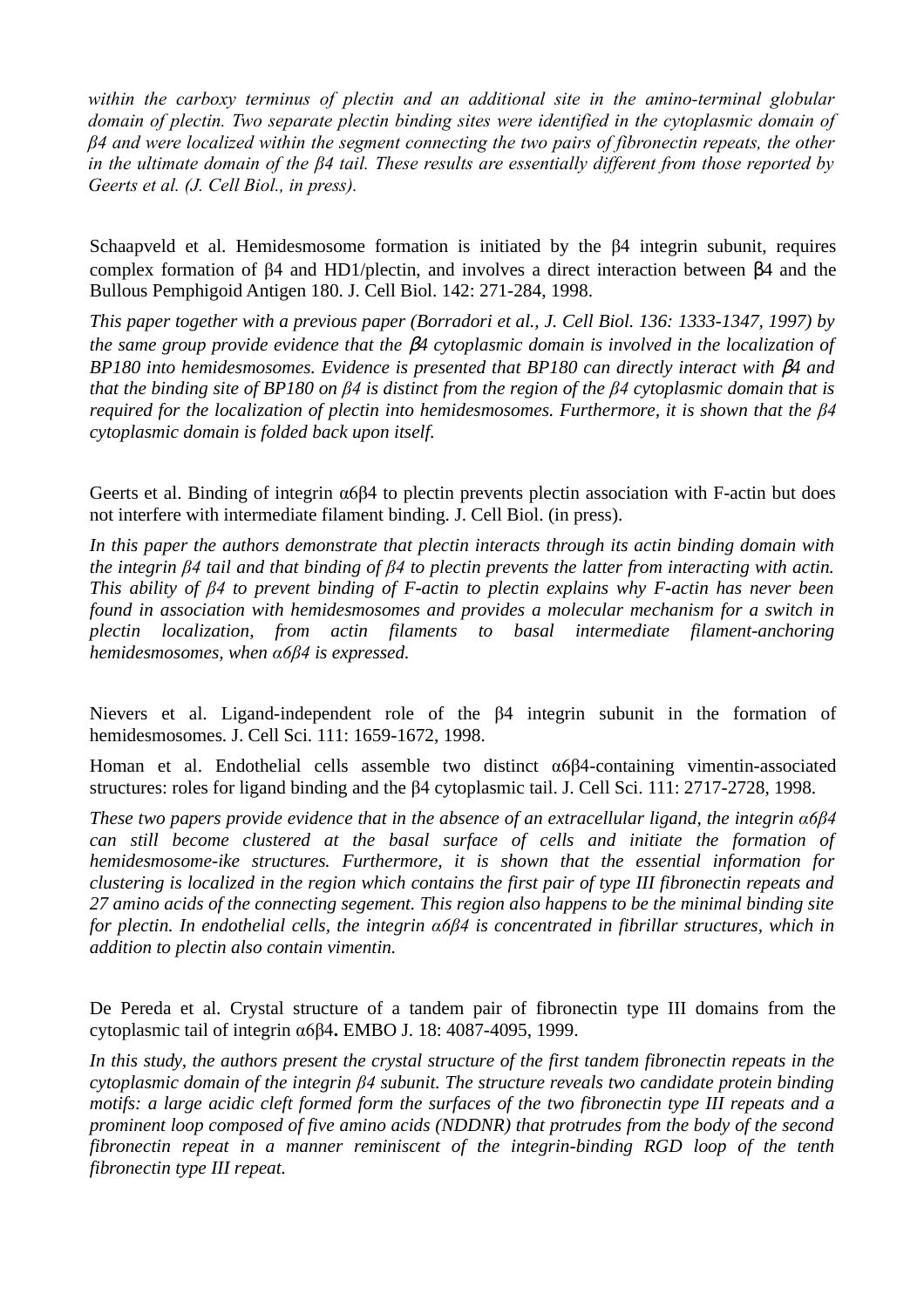Andrä et al. Not just scaffolding: plectin regulates actin dynamics in cultured cells. Genes & Dev. 12: 3442-3451, 1998.

*This paper provides data showing that plectin not only provides cells with mechanical strength by scaffolding the actin cytoskeleton, but is also a regulator of cellular processes involving actin filament dynamics. It is shown that plectin deficient fibroblasts respond differently to stimuli activating the small GTP binding proteins Rho/Rac/Cdc42. They displayed an increase in the number of actin stress fibers and focal contacts, and associated changes in adhesion and migration.*

Yang et al. Integrators of the cytoskeleton that stabilizes microtubules. Cell 98: 229-238, 1999.

*This paper documents the characterization of a new sensory neural isoform of the BPAG1 gene (BPAG3n), and demonstrates that this isoform which lacks the amino-terminal half of the actin binding domain, is preferentially associated with microtubules and contains a microtubule binding domain. This domain is also a feature of BPAG1n and BPAG2n, two differentially expressed isoforms of BPAG1 which are associated exclusively with actin and intermediate filament cytoskeletons and of the epidermal specific isoform of BPAG1 (BPAG1e or BP230), which is associated with hemidesmosomes in basal keratinocytes. Ablation of BPAG1e in keratinoytes has previously been shown to severs keratin intermediate filaments from hemidesmosomes, resulting in intracellular fragility at the base of the epithelium (Guo et al., Cell 81: 233-243, 1995).*

Rabinovitz et al. Protein kinase C-dependent mobilization of the α6β4 integrin from hemidesmosomes and its association with actin-rich cell protrusions drive the chemotactic migration of carcinoma cells. J. Cell Biol. 146: 1147-1159, 1999.

*In previous studies by the same group, it has been shown that α6β4 participates in the chemotactic migration of carcinoma cells by interacting with the actin cytoskeleton at their leading edge (Rabinovitz et al,. J. Cell Biol. 139:1873-1884, 1997) and activating distinct signaling pathways including PI3K (Shaw et al., Cell 91:949-960, 1997) and cAMP-specific phosphodiesterase (O'Conner et al., J. Cell Biol. 143:1749-1760, 1998). In this study, the authors demonstrate that the EGF stimulated chemotaxis of the squamous carcinoma derived A431 cells is associated with the redistribution of α6β4 from hemidesmosomes to cell protrusion and that this redistribution occurs by a mechanism that involves the activation of protein kinase Ca and the phosphorylation of the* β*4 integrin subunit on serine residues.*

Goldfinger et al. The  $\alpha$ 3 laminin subunit,  $\alpha$ 6 $\beta$ 4 and  $\alpha$ 3 $\beta$ 1 integrin coordinately regulate wound healing in cultured epithelial cells and in the skin. J. Cell Sci. 112: 2615-2629, 1999.

*This paper extends previous work by the same group that proteolytic processing within the globular domain of the α3 subunit of laminin-5 converts laminin-5 from a matrix protein, which supports cell motility to one that triggers the formation of hemidesmosomes (Goldfinger et al. J. Cell Biol. 141: 255-265, 1998). Using a newly generated monoclonal antibody against the globular domain of the α3 subunit, the authors show that the unprocessed laminin α3 chain is expressed in skin wound in vivo and at the leading edge of the migrating sheet of epithelial cells repopulating scrape wounds in vitro, where it is colocalized with the integrin α3β1. The processed laminin α3 form is found in the more distal regions of the migrating sheet where it may play a role in stabilizing cell-substrate interactions via the integrin α6β4.*

Jones, J.C. et al. Structure and assembly of hemidesmosomes. Bioessays 20, 488-494, 1998.

Borradori and Sonnenberg, Structure and function of hemidesmosomes: more than simple adhesion